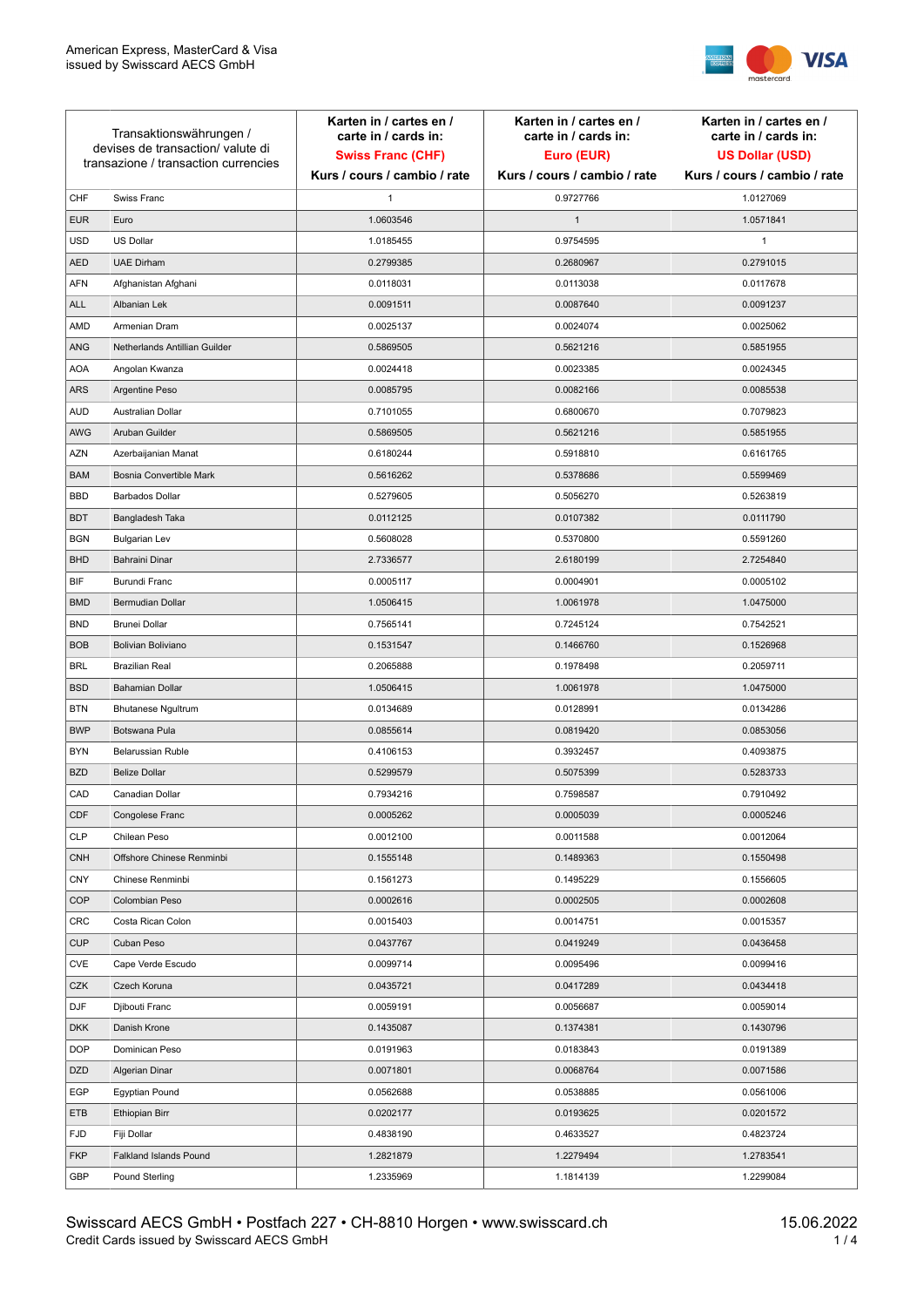

| Transaktionswährungen /<br>devises de transaction/valute di<br>transazione / transaction currencies |                        | Karten in / cartes en /<br>carte in / cards in: | Karten in / cartes en /<br>carte in / cards in: | Karten in / cartes en /<br>carte in / cards in: |
|-----------------------------------------------------------------------------------------------------|------------------------|-------------------------------------------------|-------------------------------------------------|-------------------------------------------------|
|                                                                                                     |                        | <b>Swiss Franc (CHF)</b>                        | Euro (EUR)                                      | <b>US Dollar (USD)</b>                          |
|                                                                                                     |                        | Kurs / cours / cambio / rate                    | Kurs / cours / cambio / rate                    | Kurs / cours / cambio / rate                    |
| <b>GEL</b>                                                                                          | Georgia Lari           | 0.3629159                                       | 0.3475640                                       | 0.3618308                                       |
| <b>GHS</b>                                                                                          | Ghana Cedi             | 0.1459224                                       | 0.1397497                                       | 0.1454861                                       |
| GIP                                                                                                 | Gibraltar Pound        | 1.2821879                                       | 1.2279494                                       | 1.2783541                                       |
| <b>GMD</b>                                                                                          | Gambia Dalasi          | 0.0214024                                       | 0.0204970                                       | 0.0213384                                       |
| <b>GNF</b>                                                                                          | Guinea Franc           | 0.0001217                                       | 0.0001166                                       | 0.0001213                                       |
| <b>GTQ</b>                                                                                          | Guatemala Quetzal      | 0.1360688                                       | 0.1303129                                       | 0.1356619                                       |
| GYD                                                                                                 | Guyana Dollar          | 0.0050299                                       | 0.0048171                                       | 0.0050149                                       |
| HKD                                                                                                 | Hong Kong Dollar       | 0.1297591                                       | 0.1242701                                       | 0.1293711                                       |
| <b>HNL</b>                                                                                          | Honduras Lempira       | 0.0428169                                       | 0.0410057                                       | 0.0426889                                       |
| <b>HRK</b>                                                                                          | Croatian Kuna          | 0.1465235                                       | 0.1403253                                       | 0.1460854                                       |
| <b>HTG</b>                                                                                          | Haiti Gourde           | 0.0091662                                       | 0.0087785                                       | 0.0091388                                       |
| <b>HUF</b>                                                                                          | Forint                 | 0.0027083                                       | 0.0025937                                       | 0.0027002                                       |
| <b>IDR</b>                                                                                          | Indonesia Rupiah       | 0.0000716                                       | 0.0000686                                       | 0.0000714                                       |
| <b>ILS</b>                                                                                          | New Israeli Sheqel     | 0.2993224                                       | 0.2866606                                       | 0.2984274                                       |
| <b>INR</b>                                                                                          | Indian Rupee           | 0.0134827                                       | 0.0129124                                       | 0.0134424                                       |
| IQD                                                                                                 | Iraqi Dinar            | 0.0007196                                       | 0.0006892                                       | 0.0007174                                       |
| <b>ISK</b>                                                                                          | <b>Iceland Krona</b>   | 0.0079198                                       | 0.0075848                                       | 0.0078961                                       |
| <b>JMD</b>                                                                                          | Jamaican Dollar        | 0.0068714                                       | 0.0065807                                       | 0.0068509                                       |
| <b>JOD</b>                                                                                          | Jordanian Dinar        | 1.4842386                                       | 1.4214531                                       | 1.4798007                                       |
| JPY                                                                                                 | Yen                    | 0.0076088                                       | 0.0072869                                       | 0.0075860                                       |
| <b>KES</b>                                                                                          | Kenyan Shilling        | 0.0089762                                       | 0.0085965                                       | 0.0089494                                       |
| <b>KGS</b>                                                                                          | Kyrgyzstan Som         | 0.0132154                                       | 0.0126564                                       | 0.0131759                                       |
| <b>KHR</b>                                                                                          | Cambodia Riel          | 0.0002590                                       | 0.0002480                                       | 0.0002582                                       |
| <b>KMF</b>                                                                                          | Comoro Franc           | 0.0022300                                       | 0.0021357                                       | 0.0022233                                       |
| <b>KRW</b>                                                                                          | Korean Republic Won    | 0.0008173                                       | 0.0007827                                       | 0.0008149                                       |
| <b>KWD</b>                                                                                          | Kuwaiti Dinar          | 3.3461593                                       | 3.2046118                                       | 3.3361542                                       |
| <b>KYD</b>                                                                                          | Cayman Islands Dollar  | 1.2607702                                       | 1.2074377                                       | 1.2570005                                       |
| KZT                                                                                                 | Kazakhstan Tenge       | 0.0024080                                       | 0.0023061                                       | 0.0024008                                       |
| LAK                                                                                                 | Lao Republic Kip       | 0.0000715                                       | 0.0000685                                       | 0.0000713                                       |
| LBP                                                                                                 | Lebanese Pound         | 0.0000425                                       | 0.0000407                                       | 0.0000424                                       |
| <b>LKR</b>                                                                                          | Sri Lanka Rupee        | 0.0029284                                       | 0.0028045                                       | 0.0029196                                       |
| <b>LRD</b>                                                                                          | Liberian Dollar        | 0.0069232                                       | 0.0066303                                       | 0.0069025                                       |
| <b>LSL</b>                                                                                          | Lesotho Lothi          | 0.0656030                                       | 0.0628279                                       | 0.0654068                                       |
| LYD                                                                                                 | Libyan Dinar           | 0.2177374                                       | 0.2085268                                       | 0.2170864                                       |
| <b>MAD</b>                                                                                          | Moroccan Dirham        | 0.1024462                                       | 0.0981126                                       | 0.1021399                                       |
| MDL                                                                                                 | Moldovan Leu           | 0.0550956                                       | 0.0527650                                       | 0.0549309                                       |
| <b>MGA</b>                                                                                          | Malagasy Ariary        | 0.0002593                                       | 0.0002483                                       | 0.0002585                                       |
| MKD                                                                                                 | Macedonia Denar        | 0.0177993                                       | 0.0170464                                       | 0.0177461                                       |
| <b>MMK</b>                                                                                          | Myanmar Kyat           | 0.0005679                                       | 0.0005439                                       | 0.0005662                                       |
| <b>MNT</b>                                                                                          | Mongolia Tugrik        | 0.0003356                                       | 0.0003214                                       | 0.0003346                                       |
| <b>MOP</b>                                                                                          | Macao Pataca           | 0.1299977                                       | 0.1244986                                       | 0.1296090                                       |
| <b>MRU</b>                                                                                          | Mauritanian Ouguiya    | 0.0288732                                       | 0.0276518                                       | 0.0287869                                       |
| <b>MUR</b>                                                                                          | <b>Mauritius Rupee</b> | 0.0239281                                       | 0.0229159                                       | 0.0238566                                       |
| <b>MVR</b>                                                                                          | Maldives Rufiyaa       | 0.0680472                                       | 0.0651687                                       | 0.0678437                                       |
| <b>MWK</b>                                                                                          | Malawi Kwacha          | 0.0010321                                       | 0.0009884                                       | 0.0010290                                       |
| <b>MXN</b>                                                                                          | Mexican Peso           | 0.0516060                                       | 0.0494230                                       | 0.0514517                                       |
| <b>MYR</b>                                                                                          | Malaysian Ringgit      | 0.2378557                                       | 0.2277940                                       | 0.2371445                                       |
|                                                                                                     |                        |                                                 |                                                 |                                                 |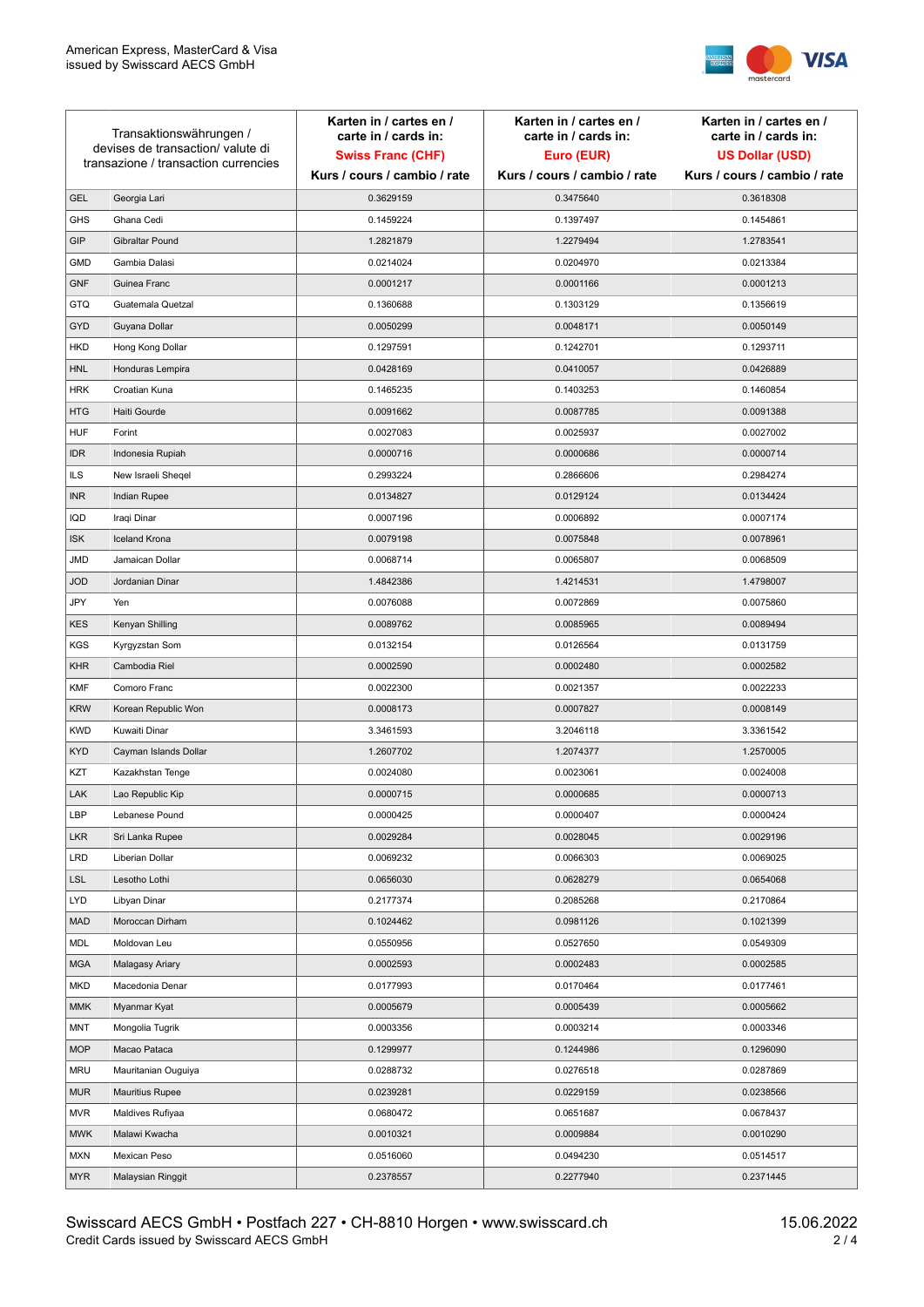

| Transaktionswährungen /<br>devises de transaction/valute di<br>transazione / transaction currencies |                             | Karten in / cartes en /<br>carte in / cards in:<br><b>Swiss Franc (CHF)</b> | Karten in / cartes en /<br>carte in / cards in:<br>Euro (EUR) | Karten in / cartes en /<br>carte in / cards in:<br><b>US Dollar (USD)</b> |
|-----------------------------------------------------------------------------------------------------|-----------------------------|-----------------------------------------------------------------------------|---------------------------------------------------------------|---------------------------------------------------------------------------|
|                                                                                                     |                             | Kurs / cours / cambio / rate                                                | Kurs / cours / cambio / rate                                  | Kurs / cours / cambio / rate                                              |
| <b>MZN</b>                                                                                          | Mozambique Metical          | 0.0164153                                                                   | 0.0157209                                                     | 0.0163662                                                                 |
| <b>NAD</b>                                                                                          | Namibia Dollar              | 0.0655548                                                                   | 0.0627817                                                     | 0.0653588                                                                 |
| <b>NGN</b>                                                                                          | Nigeria Naira               | 0.0025120                                                                   | 0.0024057                                                     | 0.0025045                                                                 |
| <b>NIO</b>                                                                                          | Nicaragua Cordoba Oro       | 0.0294710                                                                   | 0.0282243                                                     | 0.0293829                                                                 |
| <b>NOK</b>                                                                                          | Norwegian Krone             | 0.1035236                                                                   | 0.0991444                                                     | 0.1032141                                                                 |
| <b>NPR</b>                                                                                          | Nepalese Rupee              | 0.0084267                                                                   | 0.0080702                                                     | 0.0084015                                                                 |
| <b>NZD</b>                                                                                          | New Zealand Dollar          | 0.6411693                                                                   | 0.6140469                                                     | 0.6392522                                                                 |
| <b>OMR</b>                                                                                          | Oman Rial                   | 2.6722655                                                                   | 2.5592247                                                     | 2.6642753                                                                 |
| PAB                                                                                                 | Panamanian Balboa           | 1.0506415                                                                   | 1.0061978                                                     | 1.0475000                                                                 |
| PEN                                                                                                 | Peru Sol                    | 0.2816100                                                                   | 0.2696975                                                     | 0.2807680                                                                 |
| <b>PGK</b>                                                                                          | Papua New Guinea Kina       | 0.2983822                                                                   | 0.2857602                                                     | 0.2974900                                                                 |
| PHP                                                                                                 | Philippine Peso             | 0.0197846                                                                   | 0.0189477                                                     | 0.0197254                                                                 |
| <b>PKR</b>                                                                                          | Pakistan Rupee              | 0.0050981                                                                   | 0.0048824                                                     | 0.0050829                                                                 |
| <b>PLN</b>                                                                                          | Zloty                       | 0.2321438                                                                   | 0.2223238                                                     | 0.2314497                                                                 |
| <b>PYG</b>                                                                                          | Paraguay Guarani            | 0.0001529                                                                   | 0.0001464                                                     | 0.0001524                                                                 |
| QAR                                                                                                 | Qatari Rial                 | 0.2824379                                                                   | 0.2704904                                                     | 0.2815934                                                                 |
| <b>RON</b>                                                                                          | Leu                         | 0.2229905                                                                   | 0.2135577                                                     | 0.2223238                                                                 |
| <b>RSD</b>                                                                                          | Serbian Dinar               | 0.0093372                                                                   | 0.0089422                                                     | 0.0093093                                                                 |
| <b>RUB</b>                                                                                          | <b>Russian Ruble</b>        | 0.0183285                                                                   | 0.0175532                                                     | 0.0182737                                                                 |
| <b>RWF</b>                                                                                          | Rwanda Franc                | 0.0010301                                                                   | 0.0009865                                                     | 0.0010270                                                                 |
| SAR                                                                                                 | Saudi Riyal                 | 0.2740800                                                                   | 0.2624860                                                     | 0.2732605                                                                 |
| <b>SBD</b>                                                                                          | Solomon Islands Dollar      | 0.1342720                                                                   | 0.1285921                                                     | 0.1338705                                                                 |
| <b>SCR</b>                                                                                          | Seychelles Rupee            | 0.0753456                                                                   | 0.0721584                                                     | 0.0751203                                                                 |
| <b>SDG</b>                                                                                          | Sudanese Pound              | 0.0023589                                                                   | 0.0022591                                                     | 0.0023518                                                                 |
| <b>SEK</b>                                                                                          | Swedish Krona               | 0.1008215                                                                   | 0.0965566                                                     | 0.1005200                                                                 |
| SGD                                                                                                 | Singapore Dollar            | 0.7334034                                                                   | 0.7023793                                                     | 0.7312105                                                                 |
| <b>SHP</b>                                                                                          | St Helena Pound             | 1.2821879                                                                   | 1.2279494                                                     | 1.2783541                                                                 |
| <b>SLL</b>                                                                                          | Sierra Leone Leone          | 0.0000799                                                                   | 0.0000765                                                     | 0.0000797                                                                 |
| SOS                                                                                                 | Somali shilling             | 0.0018192                                                                   | 0.0017422                                                     | 0.0018138                                                                 |
| <b>SRD</b>                                                                                          | Suriname Dollar             | 0.0481268                                                                   | 0.0460910                                                     | 0.0479829                                                                 |
| SSD                                                                                                 | South Sudanese Pound        | 0.0021655                                                                   | 0.0020739                                                     | 0.0021590                                                                 |
| <b>STN</b>                                                                                          | Sao Tome and Principe Dobra | 0.0443169                                                                   | 0.0424422                                                     | 0.0441844                                                                 |
| <b>SVC</b>                                                                                          | El Salvador Colon           | 0.1200733                                                                   | 0.1149940                                                     | 0.1197143                                                                 |
| SZL                                                                                                 | Swaziland Lilangeni         | 0.0655675                                                                   | 0.0627939                                                     | 0.0653715                                                                 |
| THB                                                                                                 | Baht                        | 0.0294895                                                                   | 0.0282421                                                     | 0.0294013                                                                 |
| <b>TJS</b>                                                                                          | Tajikistan Somoni           | 0.0952729                                                                   | 0.0912427                                                     | 0.0949880                                                                 |
| TMT                                                                                                 | Turkmenistan Manat          | 0.3010342                                                                   | 0.2883000                                                     | 0.3001341                                                                 |
| <b>TND</b>                                                                                          | <b>Tunisian Dinar</b>       | 0.3496311                                                                   | 0.3348412                                                     | 0.3485857                                                                 |
| <b>TOP</b>                                                                                          | Tonga Pa'anga               | 0.4631227                                                                   | 0.4435319                                                     | 0.4617379                                                                 |
| <b>TRY</b>                                                                                          | Turkish Lira                | 0.0603641                                                                   | 0.0578106                                                     | 0.0601836                                                                 |
| TTD                                                                                                 | Trinidad & Tobago Dollar    | 0.1553893                                                                   | 0.1488161                                                     | 0.1549247                                                                 |
| <b>TWD</b>                                                                                          | New Taiwan Dollar           | 0.0354379                                                                   | 0.0339388                                                     | 0.0353319                                                                 |
| TZS                                                                                                 | Tanzanian Shilling          | 0.0004515                                                                   | 0.0004324                                                     | 0.0004502                                                                 |
| <b>UAH</b>                                                                                          | Ukraine Hryvnia             | 0.0359133                                                                   | 0.0343941                                                     | 0.0358059                                                                 |
| <b>UGX</b>                                                                                          | Uganda Shilling             | 0.0002802                                                                   | 0.0002683                                                     | 0.0002794                                                                 |
| <b>UYU</b>                                                                                          | Peso Uruguayo               | 0.0263167                                                                   | 0.0252035                                                     | 0.0262380                                                                 |
| UZS                                                                                                 | Uzbekistan Sum              | 0.0000957                                                                   | 0.0000917                                                     | 0.0000954                                                                 |